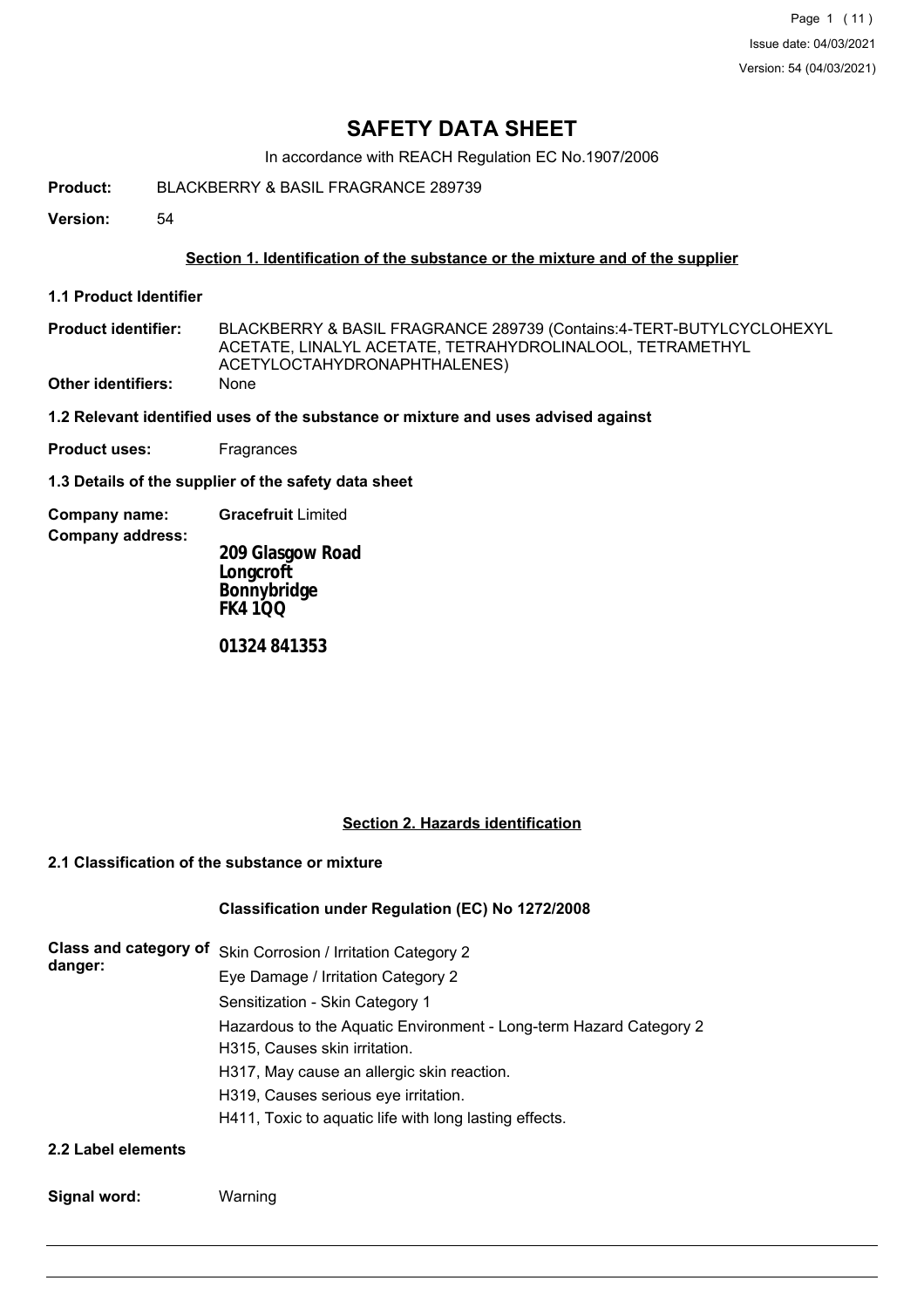Page 2 (11) Issue date: 04/03/2021 Version: 54 (04/03/2021)

# **SAFETY DATA SHEET**

In accordance with REACH Regulation EC No.1907/2006

| <b>Product:</b>              | <b>BLACKBERRY &amp; BASIL FRAGRANCE 289739</b>                                                                                                                                                                                                                                                                                                                                                                                                                                                                                                                                                                                                                                                                                                                                                                                                                                       |
|------------------------------|--------------------------------------------------------------------------------------------------------------------------------------------------------------------------------------------------------------------------------------------------------------------------------------------------------------------------------------------------------------------------------------------------------------------------------------------------------------------------------------------------------------------------------------------------------------------------------------------------------------------------------------------------------------------------------------------------------------------------------------------------------------------------------------------------------------------------------------------------------------------------------------|
| Version:                     | 54                                                                                                                                                                                                                                                                                                                                                                                                                                                                                                                                                                                                                                                                                                                                                                                                                                                                                   |
| <b>Hazard statements:</b>    | H315, Causes skin irritation.<br>H317, May cause an allergic skin reaction.<br>H319, Causes serious eye irritation.<br>H411, Toxic to aquatic life with long lasting effects.                                                                                                                                                                                                                                                                                                                                                                                                                                                                                                                                                                                                                                                                                                        |
| Supplemental<br>Information: | EUH208, Contains (1S,2R,5S,7R,8R)-8-METHOXY-2,6,6,8-TETRAMETHYLTRICYCLO[5.3.1.0<br>^{1,5}]UNDECANE, (1S,5S)-6,6-DIMETHYL-2-METHYLIDENEBICYCLO[3.1.1]HEPTANE, 3-<br>(2H-1,3-BENZODIOXOL-5-YL)-2-METHYLPROPANAL, 4-(1-METHYLETHYL)-<br>CYCLOHEXANEMETHANOL, ALLYLANISOLE, ALPHA-ISOMETHYL IONONE, BENZYL<br>SALICYLATE, BETA-PINENES, CITRAL, CITRONELLOL, DELTA-DAMASCONE,<br>EUCALYPTOL, GERANIOL, GERANYL ACETATE, LIMONENE, LINALOOL,<br>METHOXYHYDRATROPALDEHYDE, METHYL ATRATATE, NERYL ACETATE,<br>PENTADECALACTONE, TRANS-ANETHOLE, TRIMETHYLUNDECENAL. May produce an<br>allergic reaction.                                                                                                                                                                                                                                                                                   |
| Precautionary<br>statements: | P261, Avoid breathing vapour or dust.<br>P264, Wash hands and other contacted skin thoroughly after handling.<br>P272, Contaminated work clothing should not be allowed out of the workplace.<br>P273, Avoid release to the environment.<br>P280, Wear protective gloves/eye protection/face protection.<br>P302/352, IF ON SKIN: Wash with plenty of soap and water.<br>P305/351/338, IF IN EYES: Rinse cautiously with water for several minutes. Remove contact<br>lenses, if present and easy to do. Continue rinsing.<br>P333/313, If skin irritation or rash occurs: Get medical advice/attention.<br>P337/313, If eye irritation persists: Get medical advice/attention.<br>P362, Take off contaminated clothing and wash before reuse.<br>P391, Collect spillage.<br>P501, Dispose of contents/container to approved disposal site, in accordance with local<br>regulations. |
| Pictograms:                  |                                                                                                                                                                                                                                                                                                                                                                                                                                                                                                                                                                                                                                                                                                                                                                                                                                                                                      |
| <b>Other hazards:</b>        | Hydrocarbon Concentration %:<br>5.401%                                                                                                                                                                                                                                                                                                                                                                                                                                                                                                                                                                                                                                                                                                                                                                                                                                               |
|                              | Section 3. Composition / information on ingredients                                                                                                                                                                                                                                                                                                                                                                                                                                                                                                                                                                                                                                                                                                                                                                                                                                  |
| <b>3.2 Mixtures</b>          |                                                                                                                                                                                                                                                                                                                                                                                                                                                                                                                                                                                                                                                                                                                                                                                                                                                                                      |

# **Contains:**

| <b>Classification for</b><br><b>REACH Registration</b><br>$\frac{9}{6}$<br>ЕC<br>CAS<br><b>Name</b><br>$(CLP)$ 1272/2008<br>NO. |
|---------------------------------------------------------------------------------------------------------------------------------|
|---------------------------------------------------------------------------------------------------------------------------------|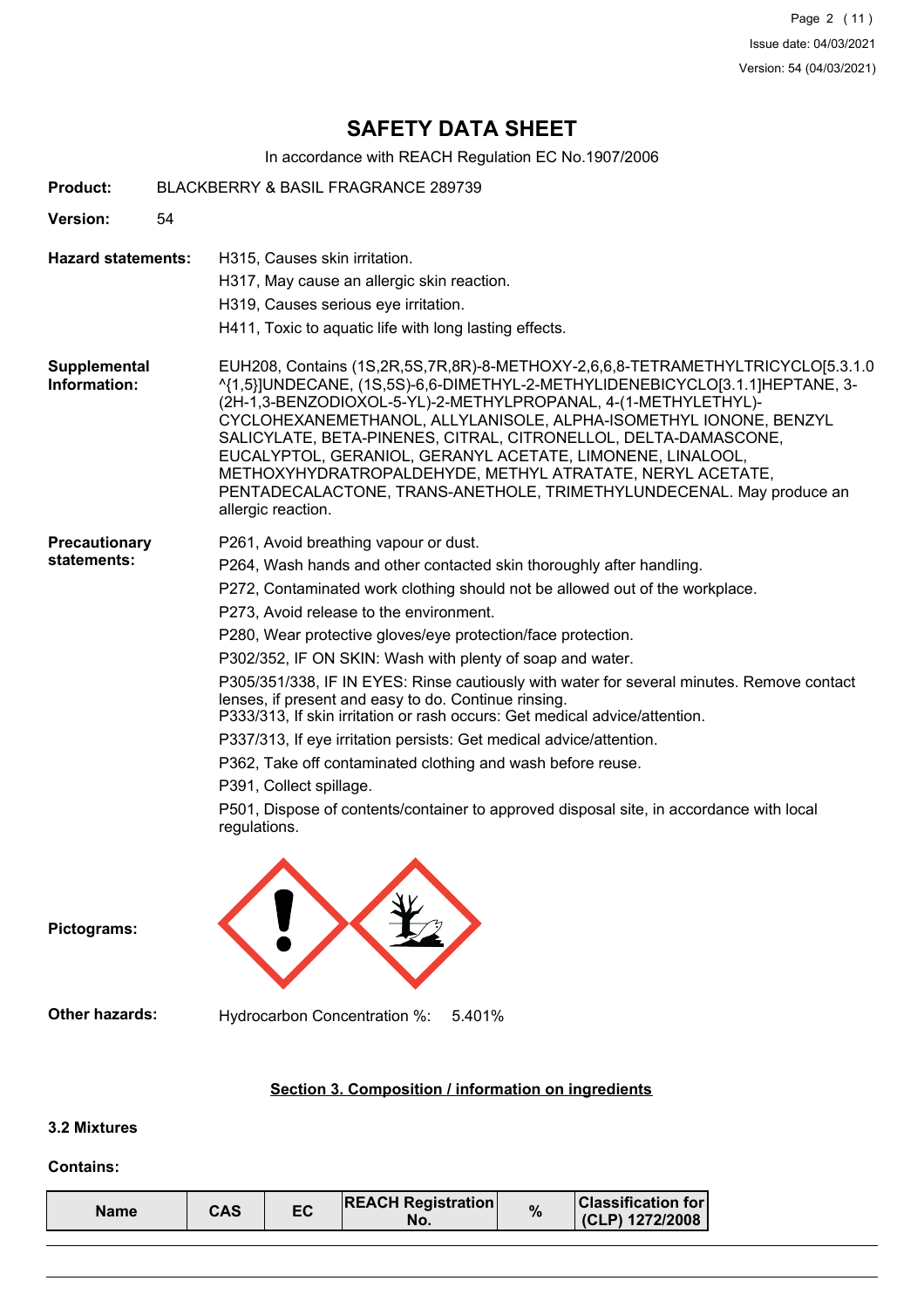Page 3 (11) Issue date: 04/03/2021 Version: 54 (04/03/2021)

# **SAFETY DATA SHEET**

In accordance with REACH Regulation EC No.1907/2006

## **Product:** BLACKBERRY & BASIL FRAGRANCE 289739

#### **Version:** 54

| <b>TETRAHYDROLINALO</b><br>ЮL                                                                                              | 78-69-3                   | 201-133-9                                                | l01-2119454788-21-xxxx | 5-<10%      | SCI 2-EDI 2-SS 1B:<br>H315-H317-H319,-                                                 |
|----------------------------------------------------------------------------------------------------------------------------|---------------------------|----------------------------------------------------------|------------------------|-------------|----------------------------------------------------------------------------------------|
| <b>ITETRAMETHYL</b><br>ACETYLOCTAHYDRON 68155-66-8.<br>IAPHTHALENES                                                        | 54464-57-2,<br>68155-67-9 | $259 - 174 - 3$<br>268-978-3.<br>268-979-9,<br>915-730-3 | l01-2119489989-04-xxxx | $5 - 10%$   | SCI 2-SS 1B-EH C1:<br>H315-H317-H410,-                                                 |
| 4-TERT-<br>IBUTYLCYCLOHEXYL<br><b>ACETATE</b>                                                                              | 32210-23-4                | 250-954-9                                                | l01-2119976286-24-xxxx | $5 - 10%$   | SS 1B;H317,-                                                                           |
| $1,3,4,6,7,8-$<br>HEXAHYDRO-<br>4,6,6,7,8,8-<br><b>I</b> HEXAMETHYLINDENO<br>$[5,6-C]PYRAN$                                | 1222-05-5                 | 214-946-9                                                | l01-2119488227-29-xxxx | 1-<5%       | EH A1-EH C1;H410,-                                                                     |
| LINALYL ACETATE                                                                                                            | 115-95-7                  | 204-116-4                                                | 01-2119454789-19-xxxx  | 1-<5%       | <b>SCI 2-EDI 2-SS 1B:</b><br>H315-H317-H319,-                                          |
| <b>ILIMONENE</b>                                                                                                           | 5989-27-5                 | 227-813-5                                                |                        | 1-<5%       | FL 3-SCI 2-SS 1B-AH<br>1-EH A1-EH C1;H226-<br>H304-H315-H317-<br>H410,-                |
| $(1S, 2R, 5S, 7R, 8R) - 8 -$<br>METHOXY-2,6,6,8-<br>TETRAMETHYLTRICY<br>$[CLO[5.3.1.0^{4}1,5]]$<br><b>IUNDECANE</b>        | 67874-81-1                | 267-510-5                                                |                        | 1-<5%       | SS 1B-EH A1-EH C1:<br>H317-H410.-                                                      |
| <b>TRANS-ANETHOLE</b>                                                                                                      | 4180-23-8                 | 224-052-0                                                |                        | 1-<5%       | SS 1B;H317,-                                                                           |
| ACETYL HEXAMETHYL 21145-77-7.<br>TETRALIN (AHTN)                                                                           | 1506-02-1                 | 244-240-6.<br>216-133-4                                  |                        | 1-<5%       | ATO 4-EH A1-EH C1;<br>H302-H410,-                                                      |
| $3-(2H-1,3-$<br>BENZODIOXOL-5-YL)<br>-2-METHYLPROPANAL                                                                     | 1205-17-0                 | 214-881-6                                                | 01-2120740119-58-xxxx  | 1-<5%       | SS 1B-REP 2-EH C2:<br>H317-H361-H411.-                                                 |
| <b>ALPHA-ISOMETHYL</b><br><b>IONONE</b>                                                                                    | 127-51-5                  | 204-846-3                                                |                        | 1-<5%       | SS 1B-EH C2; H317-<br>$H411. -$                                                        |
| TETRAHYDRO-<br>IMETHYL-<br>(METHYLPROPYL)-<br>PYRAN-4-OL                                                                   | 63500-71-0                | 405-040-6                                                | 01-0000015458-64-xxxx  | 1-<5%       | EDI 2;H319,-                                                                           |
| <b>BENZYL SALICYLATE</b>                                                                                                   | 118-58-1                  | 204-262-9                                                |                        | 1-<5%       | <b>EDI 2-SS 1B-EH C3:</b><br>H317-H319-H412,-                                          |
| 2,6-DIMETHYL-7-<br>OCTEN-2-OL<br><b>MIXTURE OF CIS &amp;</b>                                                               | 18479-58-8                | 242-362-4                                                |                        | 1-<5%       | SCI 2-EDI 2; H315-<br>H319,-                                                           |
| <b>ITRANS</b><br>CYCLOHEXADEC-8-<br>EN-1-ONE                                                                               | 3100-36-5                 | 401-700-2                                                | 01-0000015154-78-xxxx  | $0.1 - 1\%$ | EH A1-EH C1; H410,-                                                                    |
| <b>EUCALYPTOL</b>                                                                                                          | 470-82-6                  | 207-431-5                                                |                        | $0.1 - 1\%$ | FL 3-SS 1B; H226-<br>H317.-                                                            |
| IALLYLANISOLE                                                                                                              | 140-67-0                  | 205-427-8                                                |                        | $0.1 - 1\%$ | <b>ATO 4-SCI 2-SS 1B-</b><br>MUT 2-CAR 2-EH C3:<br>H302-H315-H317-<br>H341-H351-H412,- |
| <b>INERYL ACETATE</b>                                                                                                      | 141-12-8                  | 205-459-2                                                |                        | $0.1 - 1%$  | SS 1B:H317,-                                                                           |
| IMETHYL ATRATATE                                                                                                           | 4707-47-5                 | 225-193-0                                                |                        | $0.1 - 1%$  | SS 1B;H317,-                                                                           |
| IPENTADECALACTONE   106-02-5                                                                                               |                           | 203-354-6                                                | 01-2119987323-31-xxxx  | $0.1 - 1\%$ | SS 1B-EH C2; H317-<br>H411.-                                                           |
| <b>LINALOOL</b>                                                                                                            | 78-70-6                   | 201-134-4                                                | 01-2119474016-42-xxxx  | $0.1 - 1\%$ | SCI 2-SS 1B; H315-<br>H317,-                                                           |
| ALPHA-CEDRENE                                                                                                              | 469-61-4                  | 207-418-4                                                |                        | $0.1 - 1\%$ | AH 1-EH A1-EH C1:<br>H304-H410,-                                                       |
| TRIMETHYLUNDECEN<br>IAL                                                                                                    | 141-13-9                  | 205-460-8                                                | 01-2120139915-49-xxxx  | $0.1 - 1\%$ | SS 1B-EH A1-EH C1;<br>H317-H410,-                                                      |
| <b>IREACTION MASS OF</b><br> 1-METHYL-3 & 1-<br>METHYL-4-(4-<br>METHYLPENT-3-EN-1-<br>YL)CYCLOHEX-3-ENE-<br>1-CARBALDEHYDE | 52475-86-2,<br>52474-60-9 | 257-942-2,<br>257-941-7,<br>915-712-5                    | 01-2120735080-68-xxxx  | $0.1 - 1\%$ | EH A1-EH C1; H410,-                                                                    |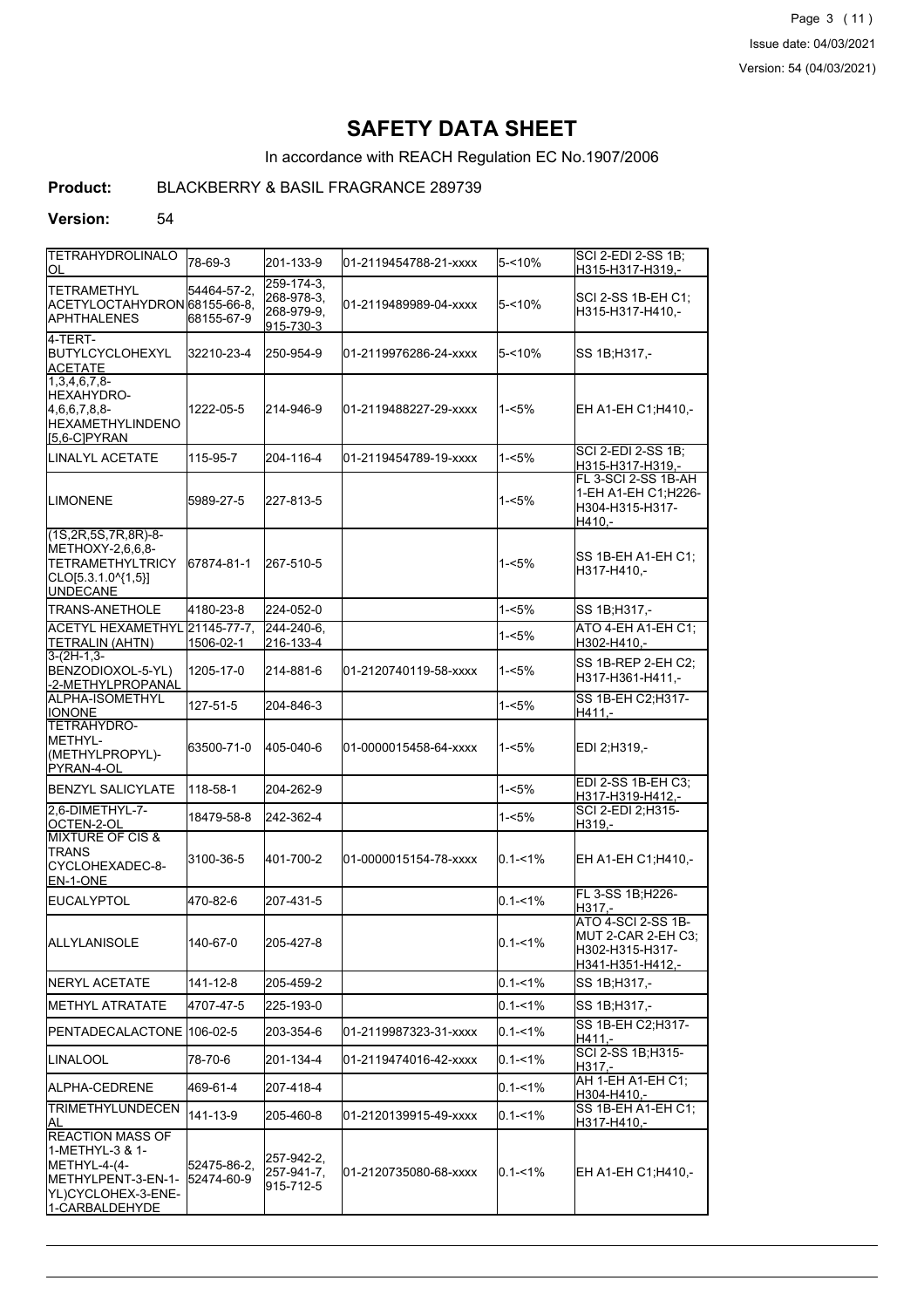Page 4 (11) Issue date: 04/03/2021 Version: 54 (04/03/2021)

# **SAFETY DATA SHEET**

In accordance with REACH Regulation EC No.1907/2006

## **Product:** BLACKBERRY & BASIL FRAGRANCE 289739

#### **Version:** 54

| 4-(1-METHYLETHYL)-<br>ICYCLOHEXANEMETH<br><b>JANOL</b>                | 5502-75-0,<br>13828-37-0 | 939-719-8,<br>237-539-8 | 01-2119983532-32-xxxx  | $0.1 - 1%$  | SCI 2-SS 1B;H315-<br>H317.-                                                |
|-----------------------------------------------------------------------|--------------------------|-------------------------|------------------------|-------------|----------------------------------------------------------------------------|
| <b>IMETHOXYHYDRATRO</b><br><b>PALDEHYDE</b>                           | 5462-06-6                | 226-749-5               |                        | $0.1 - 1\%$ | SS 1B;H317,-                                                               |
| ICITRAL                                                               | 5392-40-5                | 226-394-6               | l01-2119462829-23-xxxx | $0.1 - 1%$  | SCI 2-EDI 2-SS 1;<br>H315-H317-H319.-                                      |
| <b>GERANIOL</b>                                                       | 106-24-1                 | 203-377-1               | l01-2119552430-49-xxxx | $0.1 - 1\%$ | SCI 2-EDI 1-SS 1B;<br>lH315-H317-H318.-                                    |
| (1S,5S)-6,6-DIMETHYL-<br><b>IMETHYLIDENEBICYCL</b><br>O[3.1.1]HEPTANE | 18172-67-3               | 242-060-2               |                        | $0.1 - 1\%$ | FL 3-SCI 2-SS 1B-AH<br>1-EH A1-EH C1;H226-<br>H304-H315-H317-<br>H410.-    |
| IGERANYL ACETATE                                                      | 105-87-3                 | 203-341-5               | 01-2119973480-35-xxxx  | $0.1 - 1\%$ | ISCI 2-SS 1B-EH C3:<br>H315-H317-H412,-                                    |
| <b>IBFTA-PINENES</b>                                                  | 127-91-3                 | 204-872-5               |                        | $0.1 - 1\%$ | FL 3-SCI 2-SS 1B-AH<br>1-EH A1-EH C1; H226-<br>lH304-H315-H317-<br>IH410.- |
| <b>ICITRONELLOL</b>                                                   | 106-22-9                 | 203-375-0               | l01-2119453995-23-xxxx | $0.1 - 1\%$ | SCI 2-EDI 2-SS 1B:<br>IH315-H317-H319.-                                    |
| <b>IMETHYL</b><br><b>IBENZODIOXEPINONE</b>                            | 28940-11-6               | 249-320-4               | 01-2120734453-58-xxxx  | $0.1 - 1%$  | ISCI 1B-EDI 1-STO-SE<br>3(NE):H314-H336.-                                  |
| <b>IBETA CEDRENE</b>                                                  | 546-28-1                 | 208-898-8               |                        | $< 0.1\%$   | AH 1-EH A1-EH C1:<br>H304-H410.-                                           |
| <b>IDELTA-DAMASCONE</b>                                               | 57378-68-4               | 260-709-8               |                        | $< 0.1\%$   | ATO 4-SCI 2-SS 1A-<br>EH A1-EH C1:H302-<br>H315-H317-H410.-                |

#### **Substances with Community workplace exposure limits:**

| <b>Name</b>              | CAS     | -0<br>cu  | $\%$    |
|--------------------------|---------|-----------|---------|
| <b>DIETHYL PHTHALATE</b> | 84-66-2 | 201-550-6 | 20-<50% |

**Substances that are persistent, bioaccumulative and toxic or very persistent and very bioaccumulative, greater than 0.1%:**

Not Applicable

### **Section 4. First-aid measures**

#### **4.1 Description of first aid measures**

IF ON SKIN: Wash with plenty of soap and water.

IF IN EYES: Rinse cautiously with water for several minutes. Remove contact lenses, if present and easy to do. Continue rinsing.

## **4.2 Most important symptoms and effects, both acute and delayed**

Causes skin irritation.

May cause an allergic skin reaction.

Causes serious eye irritation.

#### **4.3 Indication of any immediate medical attention and special treatment needed**

None expected, see Section 4.1 for further information.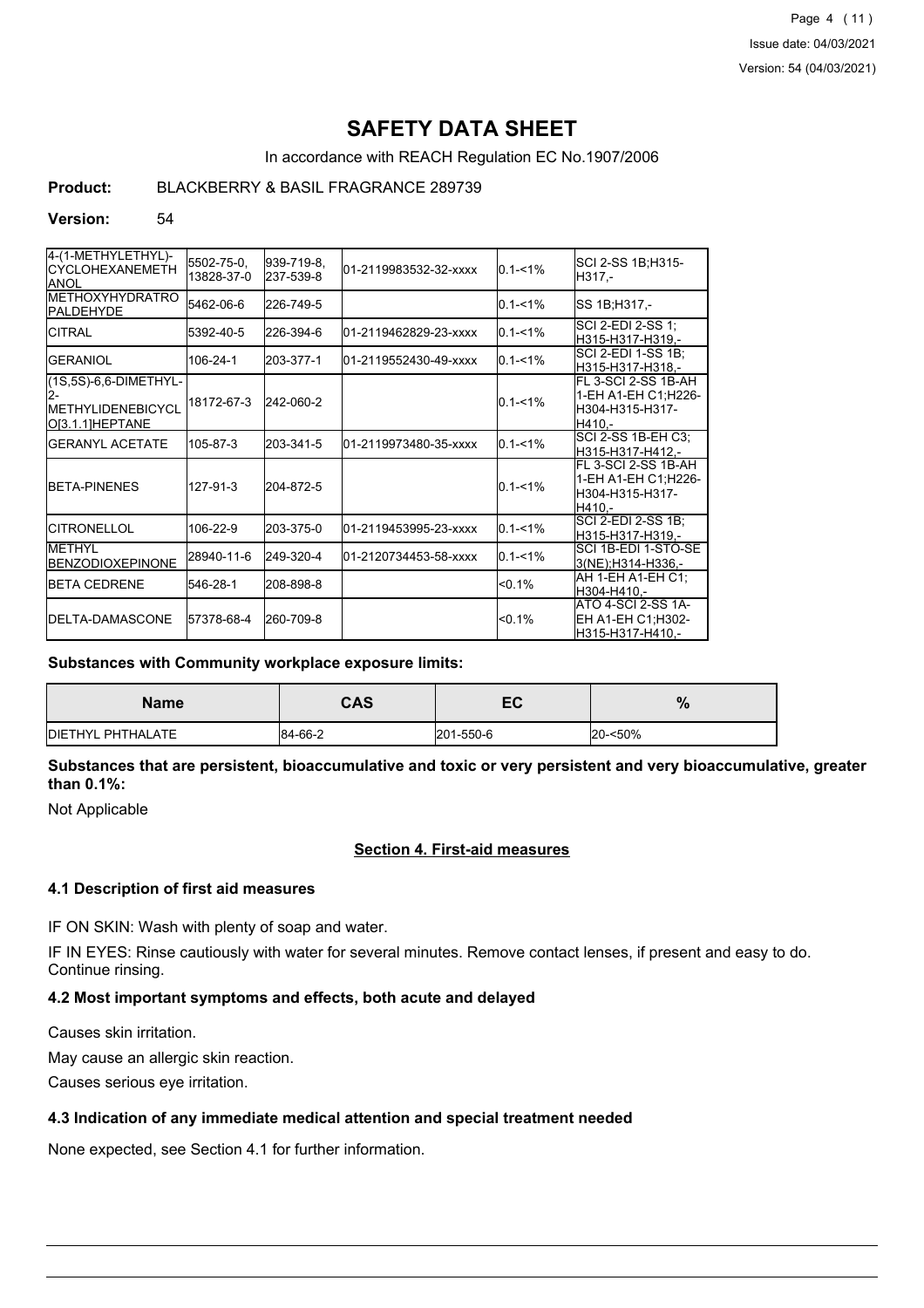Page 5 (11) Issue date: 04/03/2021 Version: 54 (04/03/2021)

# **SAFETY DATA SHEET**

In accordance with REACH Regulation EC No.1907/2006

**Product:** BLACKBERRY & BASIL FRAGRANCE 289739

**Version:** 54

### **SECTION 5: Firefighting measures**

#### **5.1 Extinguishing media**

Suitable media: Carbon dioxide, Dry chemical, Foam.

#### **5.2 Special hazards arising from the substance or mixture**

In case of fire, may be liberated: Carbon monoxide, Unidentified organic compounds.

#### **5.3 Advice for fire fighters:**

In case of insufficient ventilation, wear suitable respiratory equipment.

#### **Section 6. Accidental release measures**

#### **6.1 Personal precautions, protective equipment and emergency procedures:**

Avoid inhalation. Avoid contact with skin and eyes. See protective measures under Section 7 and 8.

#### **6.2 Environmental precautions:**

Keep away from drains, surface and ground water, and soil.

#### **6.3 Methods and material for containment and cleaning up:**

Remove ignition sources. Provide adequate ventilation. Avoid excessive inhalation of vapours. Contain spillage immediately by use of sand or inert powder. Dispose of according to local regulations.

#### **6.4 Reference to other sections:**

Also refer to sections 8 and 13.

#### **Section 7. Handling and storage**

#### **7.1 Precautions for safe handling:**

Keep away from heat, sparks, open flames and hot surfaces. - No smoking. Use personal protective equipment as required. Use in accordance with good manufacturing and industrial hygiene practices. Use in areas with adequate ventilation Do not eat, drink or smoke when using this product.

#### **7.2 Conditions for safe storage, including any incompatibilities:**

Store in a well-ventilated place. Keep container tightly closed. Keep cool. Ground/bond container and receiving equipment. Use explosion-proof electrical, ventilating and lighting equipment. Use only non-sparking tools. Take precautionary measures against static discharge.

## **7.3 Specific end use(s):**

Fragrances: Use in accordance with good manufacturing and industrial hygiene practices.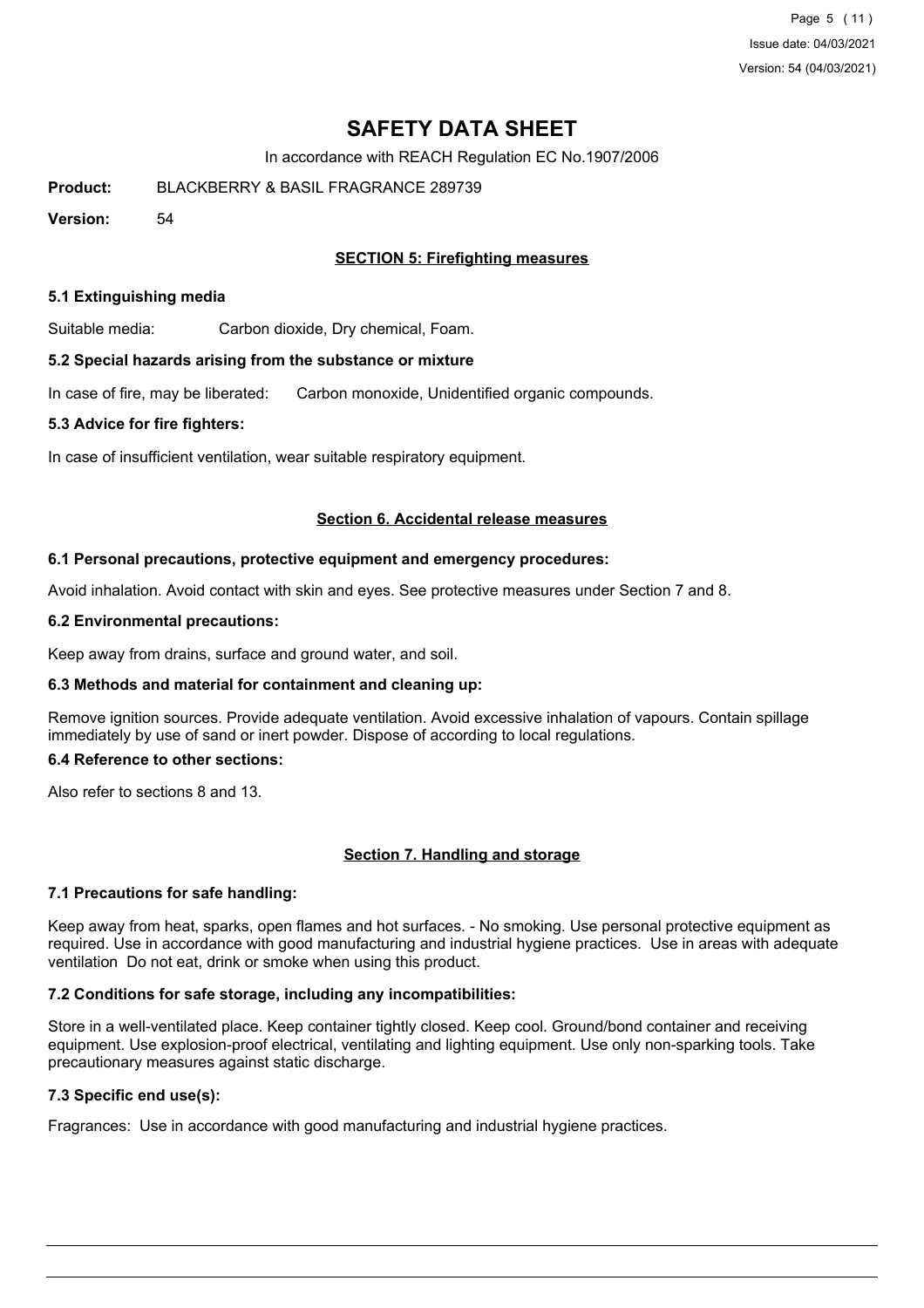# **SAFETY DATA SHEET**

In accordance with REACH Regulation EC No.1907/2006

**Product:** BLACKBERRY & BASIL FRAGRANCE 289739

**Version:** 54

### **Section 8. Exposure controls/personal protection**

#### **8.1 Control parameters**

Workplace exposure limits:

| Ingredient               | <b>CAS</b> | EC        | <b>Description</b>                                   | <b>Value</b> |
|--------------------------|------------|-----------|------------------------------------------------------|--------------|
| <b>DIETHYL PHTHALATE</b> | 84-66-2    |           | Long-term exposure limit (8-hour<br>$ TWA $ (mg/m3)  |              |
|                          |            | 201-550-6 | Short-term exposure limit (15-<br>$ minute)$ (mg/m3) | 10           |

### **8.2 Exposure Controls**

#### **Eye / Skin Protection**

Wear protective gloves/eye protection/face protection

### **Respiratory Protection**

Ensure adequate and ongoing ventilation is maintained in order to prevent build up of excessive vapour and to ensure occupational exposure limits are adhered to. If appropriate, and depending on your patterns and volumes of use, the following engineering controls may be required as additional protective measures: a) Isolate mixing rooms and other areas where this material is used or openly handled. Maintain these areas under negative air pressure relative to the rest of the plant. b) Employ the use of Personal protective equipment - an approved, properly fitted respirator with organic vapour cartridges or canisters and particulate filters. c) Use local exhaust ventilation around open tanks and other open sources of potential exposures in order to avoid excessive inhalation, including places where this material is openly weighed or measured. In addition, use general dilution ventilation of the work area to eliminate or reduce possible worker exposures. d) Use closed systems for transferring and processing this material.

Also refer to Sections 2 and 7.

#### **Section 9. Physical and chemical properties**

#### **9.1 Information on basic physical and chemical properties**

| Appearance:                                   | Clear pale yellow to yellow liquid           |
|-----------------------------------------------|----------------------------------------------|
| Odour:                                        | Not determined                               |
| <b>Odour threshold:</b>                       | Not determined                               |
| pH:                                           | Not determined                               |
| Melting point / freezing point:               | Not determined                               |
| Initial boiling point / range:                | Not determined                               |
| <b>Flash point:</b>                           | 85 °C                                        |
| <b>Evaporation rate:</b>                      | Not determined                               |
| Flammability (solid, gas):                    | Not determined                               |
| Upper/lower flammability or explosive limits: | Product does not present an explosion hazard |
| Vapour pressure:                              | Not determined                               |
| Vapour density:                               | Not determined                               |
| <b>Relative density:</b>                      | 1.0090 - 1.0130                              |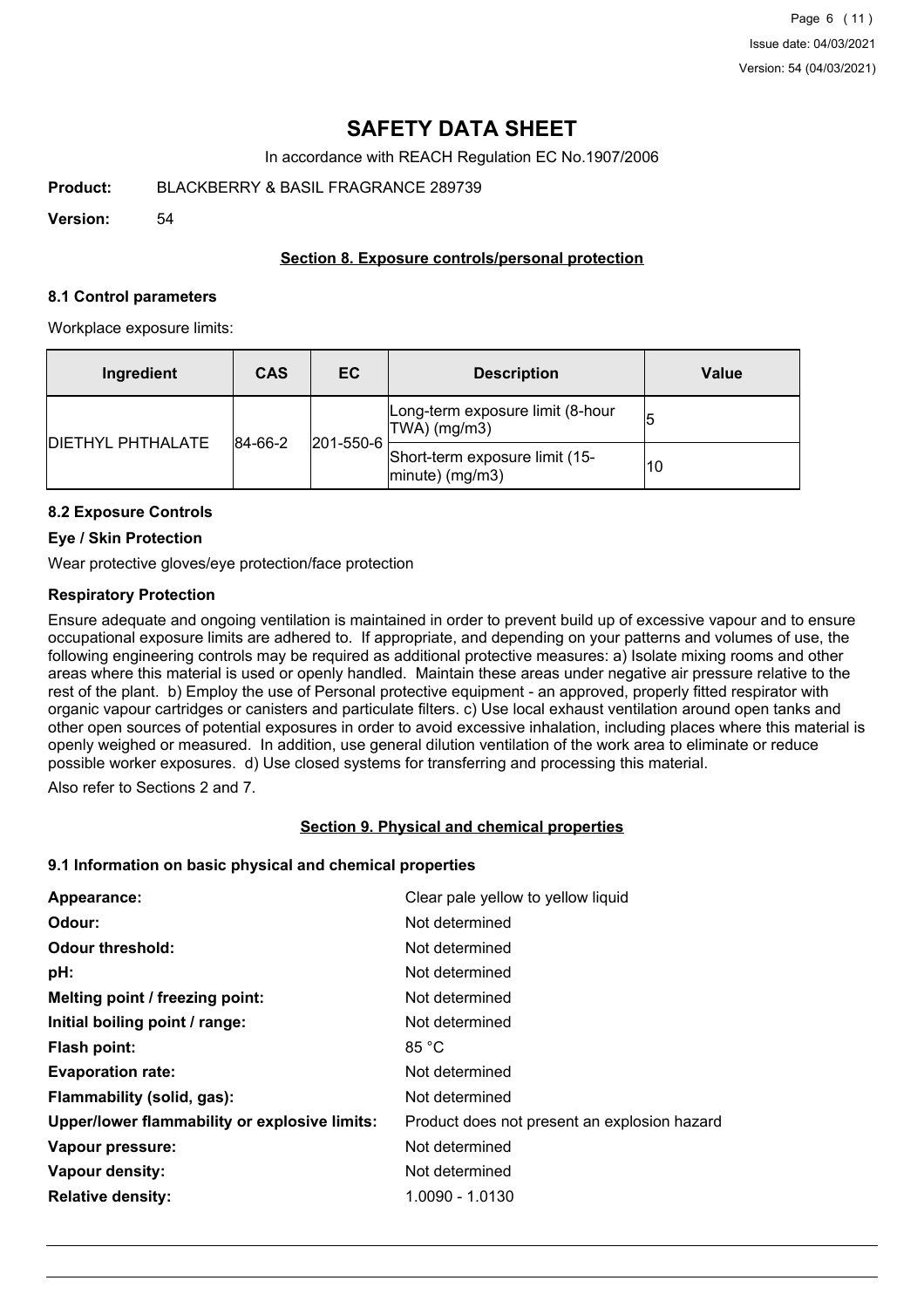Page 7 (11) Issue date: 04/03/2021 Version: 54 (04/03/2021)

# **SAFETY DATA SHEET**

In accordance with REACH Regulation EC No.1907/2006

**Product:** BLACKBERRY & BASIL FRAGRANCE 289739

**Version:** 54

| Solubility(ies):                        | Not determined |
|-----------------------------------------|----------------|
| Partition coefficient: n-octanol/water: | Not determined |
| <b>Auto-ignition temperature:</b>       | Not determined |
| <b>Decomposition temperature:</b>       | Not determined |
| <b>Viscosity:</b>                       | Not determined |
| <b>Explosive properties:</b>            | Not expected   |
| <b>Oxidising properties:</b>            | Not expected   |

**9.2 Other information:** None available

#### **Section 10. Stability and reactivity**

#### **10.1 Reactivity:**

Presents no significant reactivity hazard, by itself or in contact with water.

#### **10.2 Chemical stability:**

Good stability under normal storage conditions.

#### **10.3 Possibility of hazardous reactions:**

Not expected under normal conditions of use.

### **10.4 Conditions to avoid:**

Avoid extreme heat.

## **10.5 Incompatible materials:**

Avoid contact with strong acids, alkalis or oxidising agents.

#### **10.6 Hazardous decomposition products:**

Not expected.

#### **Section 11. Toxicological information**

#### **11.1 Information on toxicological effects**

This mixture has not been tested as a whole for health effects. The health effects have been calculated using the methods outlined in Regulation (EC) No 1272/2008 (CLP).

| Based on available data the classification criteria are not met. |
|------------------------------------------------------------------|
| >5000                                                            |
| Not Applicable                                                   |
| Not Available                                                    |
| Skin Corrosion / Irritation Category 2                           |
| Eye Damage / Irritation Category 2                               |
| Sensitization - Skin Category 1                                  |
| Based on available data the classification criteria are not met. |
| Based on available data the classification criteria are not met. |
| Based on available data the classification criteria are not met. |
|                                                                  |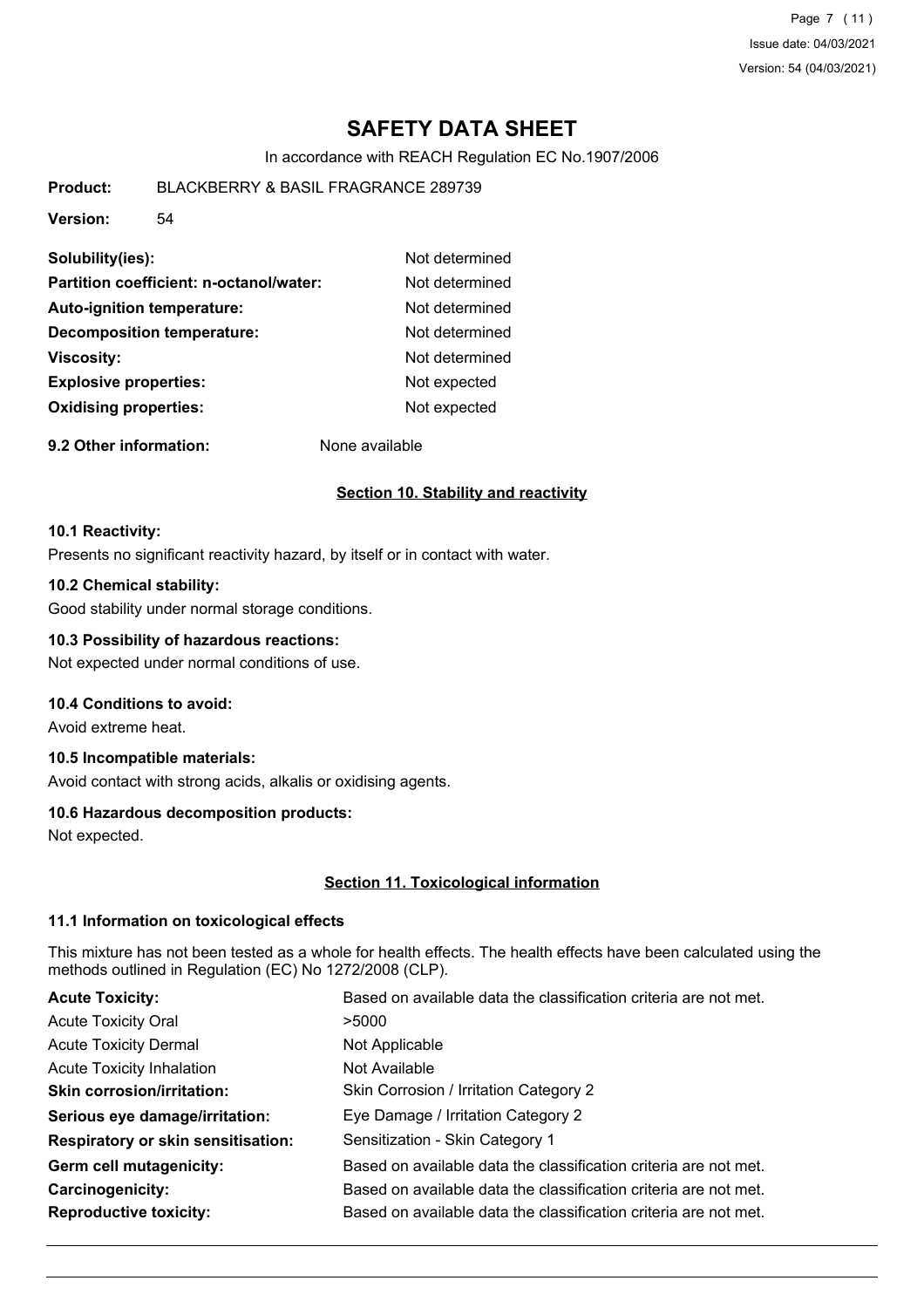# **SAFETY DATA SHEET**

In accordance with REACH Regulation EC No.1907/2006

**Product:** BLACKBERRY & BASIL FRAGRANCE 289739

**Version:** 54

| <b>STOT-single exposure:</b>   | Based on available data the classification criteria are not met. |
|--------------------------------|------------------------------------------------------------------|
| <b>STOT-repeated exposure:</b> | Based on available data the classification criteria are not met. |
| <b>Aspiration hazard:</b>      | Based on available data the classification criteria are not met. |

### **Information about hazardous ingredients in the mixture**

| Ingredient                                                      | CAS                             | EC.                                    | LD50/ATE Oral | LD50/ATE<br>Dermal | LC50/ATE<br><b>Inhalation</b> | <b>LC50</b><br><b>Route</b> |
|-----------------------------------------------------------------|---------------------------------|----------------------------------------|---------------|--------------------|-------------------------------|-----------------------------|
| <b>IACETYL</b><br><b>IHEXAMETHYL</b><br><b>ITETRALIN (AHTN)</b> | $ 21145 - 77 - 7 $<br>1506-02-1 | $ 244 - 240 - 6 $<br>$ 216 - 133 - 4 $ | 1000          | Not available      | Not available                 | <b>Not</b><br>lavailable    |

Refer to Sections 2 and 3 for additional information.

### **Section 12. Ecological information**

#### **12.1 Toxicity:**

Toxic to aquatic life with long lasting effects. **12.2 Persistence and degradability:** Not available

- 
- **12.3 Bioaccumulative potential:** Not available
- **12.4 Mobility in soil:** Not available

**12.5 Results of PBT and vPvB assessment:**

This substance does not meet the PBT/vPvB criteria of REACH, annex XIII.

**12.6 Other adverse effects:** Not available

#### **Section 13. Disposal considerations**

#### **13.1 Waste treatment methods:**

Dispose of in accordance with local regulations. Avoid disposing into drainage systems and into the environment. Empty containers should be taken to an approved waste handling site for recycling or disposal.

#### **Section 14. Transport information**

| 14.1 UN number:                                                               | UN3082                                                                                                                                                               |  |
|-------------------------------------------------------------------------------|----------------------------------------------------------------------------------------------------------------------------------------------------------------------|--|
| 14.2 UN Proper Shipping Name:                                                 | ENVIRONMENTALLY HAZARDOUS SUBSTANCE, LIQUID, N.O.S.<br>(TETRAMETHYL ACETYLOCTAHYDRONAPHTHALENES, 1,3,4,6,7,8-<br>HEXAHYDRO-4,6,6,7,8,8-HEXAMETHYLINDENO[5,6-C]PYRAN) |  |
| 14.3 Transport hazard class(es):                                              | 9                                                                                                                                                                    |  |
| <b>Sub Risk:</b>                                                              |                                                                                                                                                                      |  |
| 14.4. Packing Group:                                                          | Ш                                                                                                                                                                    |  |
| <b>14.5 Environmental hazards:</b>                                            | This is an environmentally hazardous substance.                                                                                                                      |  |
| 14.6 Special precautions for user:                                            | None additional                                                                                                                                                      |  |
| 14.7 Transport in bulk according to Annex II of MARPOL73/78 and the IBC Code: |                                                                                                                                                                      |  |
|                                                                               |                                                                                                                                                                      |  |

Not applicable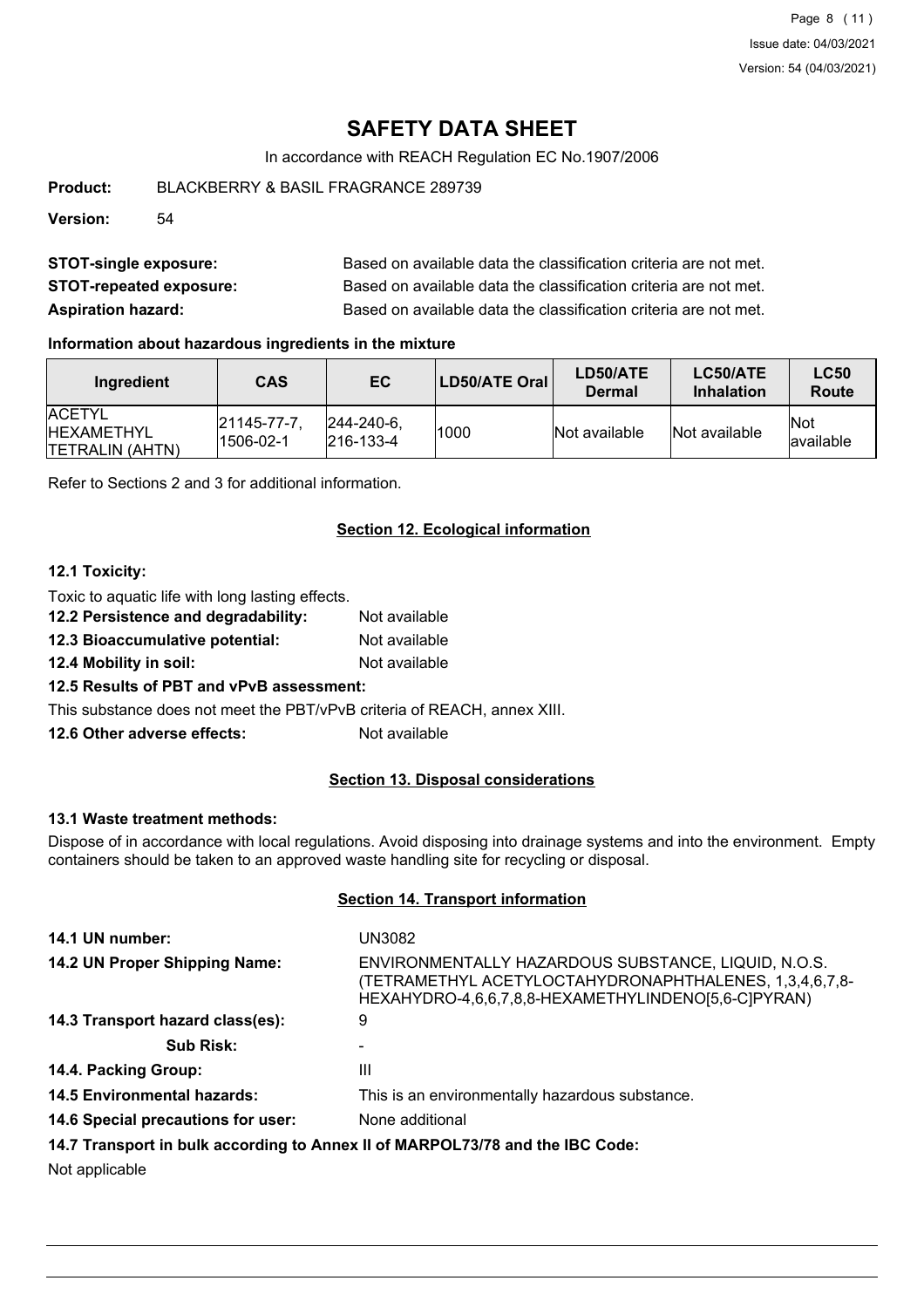Page 9 (11) Issue date: 04/03/2021 Version: 54 (04/03/2021)

# **SAFETY DATA SHEET**

In accordance with REACH Regulation EC No.1907/2006

**Product:** BLACKBERRY & BASIL FRAGRANCE 289739

**Version:** 54

### **Section 15. Regulatory information**

## **15.1 Safety, health and environmental regulations/legislation specific for the substance or mixture** None additional

### **15.2 Chemical Safety Assessment**

A Chemical Safety Assessment has not been carried out for this product.

## **Section 16. Other information**

| <b>Concentration % Limits:</b>  | EH C2=11.37% EH C3=1.14% EH C4=96.51% SCI 2=48.81% EDI 2=63.<br>58% EDI 2A=63.58% SS 1=16.39% |
|---------------------------------|-----------------------------------------------------------------------------------------------|
| <b>Total Fractional Values:</b> | FH C2=8 79 FH C3=87 99 FH C4=1 04 SCL2=2 05 FDL2=1 57 FDL2A=1<br>$57$ SS 1=6.10               |

## **Key to revisions:**

Classification under Regulation (EC) No 1272/2008 Concentration % Limits SECTION 3: Composition/information on ingredients Total Fractional Values

#### **Key to abbreviations:**

| <b>Abbreviation</b> | <b>Meaning</b>                                                     |
|---------------------|--------------------------------------------------------------------|
| AH <sub>1</sub>     | Aspiration Hazard Category 1                                       |
| ATO 4               | Acute Toxicity - Oral Category 4                                   |
| CAR <sub>2</sub>    | Carcinogenicity Category 2                                         |
| EDI <sub>1</sub>    | Eye Damage / Irritation Category 1                                 |
| EDI <sub>2</sub>    | Eye Damage / Irritation Category 2                                 |
| EH A1               | Hazardous to the Aquatic Environment - Acute Hazard Category 1     |
| EH <sub>C1</sub>    | Hazardous to the Aquatic Environment - Long-term Hazard Category 1 |
| EH <sub>C2</sub>    | Hazardous to the Aquatic Environment - Long-term Hazard Category 2 |
| EH <sub>C3</sub>    | Hazardous to the Aquatic Environment - Long-term Hazard Category 3 |
| IFL 3               | Flammable Liquid, Hazard Category 3                                |
| H226                | Flammable liquid and vapour.                                       |
| H302                | Harmful if swallowed.                                              |
| H304                | May be fatal if swallowed and enters airways.                      |
| H314                | Causes severe skin burns and eye damage.                           |
| H315                | Causes skin irritation.                                            |
| H317                | May cause an allergic skin reaction.                               |
| H318                | Causes serious eye damage.                                         |
| H319                | Causes serious eye irritation.                                     |
| H336                | May cause drowsiness or dizziness.                                 |
| H341                | Suspected of causing genetic defects.                              |
| H351                | Suspected of causing cancer.                                       |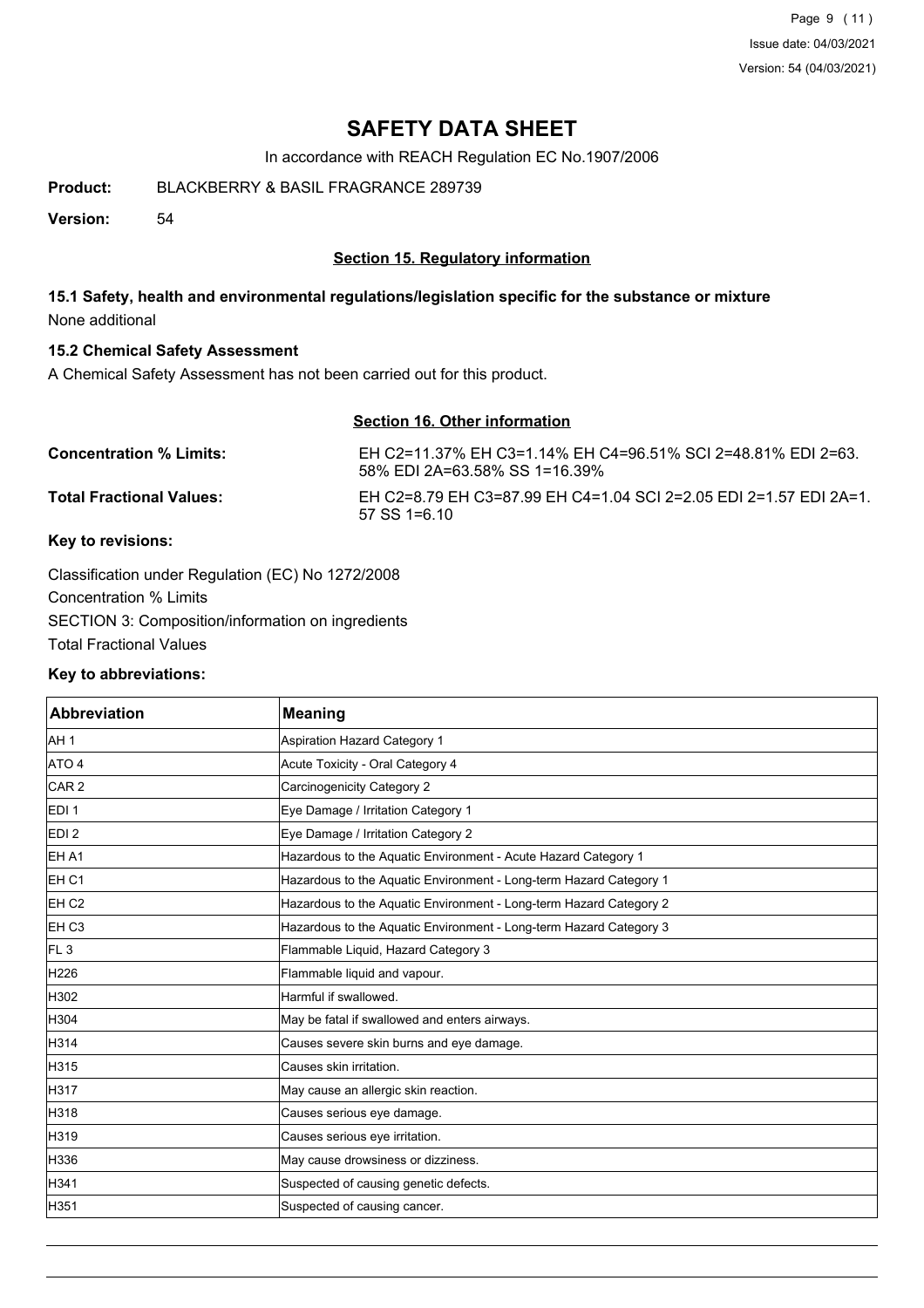Page 10 (11) Issue date: 04/03/2021 Version: 54 (04/03/2021)

# **SAFETY DATA SHEET**

In accordance with REACH Regulation EC No.1907/2006

## **Product:** BLACKBERRY & BASIL FRAGRANCE 289739

#### **Version:** 54

| H361             | Suspected of damaging fertility or the unborn child.                                                                               |
|------------------|------------------------------------------------------------------------------------------------------------------------------------|
| H410             | Very toxic to aquatic life with long lasting effects.                                                                              |
| H411             | Toxic to aquatic life with long lasting effects.                                                                                   |
| H412             | Harmful to aquatic life with long lasting effects.                                                                                 |
| MUT <sub>2</sub> | Germ Cell Mutagenicity Category 2                                                                                                  |
| P202             | Do not handle until all safety precautions have been read and understood.                                                          |
| P210             | Keep away from heat, sparks, open flames and hot surfaces. - No smoking.                                                           |
| P233             | Keep container tightly closed.                                                                                                     |
| P240             | Ground/bond container and receiving equipment.                                                                                     |
| P241             | Use explosion-proof electrical, ventilating and lighting equipment.                                                                |
| P242             | Use only non-sparking tools.                                                                                                       |
| P243             | Take precautionary measures against static discharge.                                                                              |
| P260             | Do not breathe vapour or dust.                                                                                                     |
| P261             | Avoid breathing vapour or dust.                                                                                                    |
| P264             | Wash hands and other contacted skin thoroughly after handling.                                                                     |
| P270             | Do not eat, drink or smoke when using this product.                                                                                |
| P271             | Use only outdoors or in a well-ventilated area.                                                                                    |
| P272             | Contaminated work clothing should not be allowed out of the workplace.                                                             |
| P273             | Avoid release to the environment.                                                                                                  |
| P280             | Wear protective gloves/eye protection/face protection.                                                                             |
| P301/310         | IF SWALLOWED: Immediately call a POISON CENTER or doctor/physician.                                                                |
| P301/312         | IF SWALLOWED: call a POISON CENTER or doctor/physician if you feel unwell.                                                         |
| P301/330/331     | If swallowed: Rinse mouth. Do not induce vomiting.                                                                                 |
| P302/352         | IF ON SKIN: Wash with plenty of soap and water.                                                                                    |
| P303/361/353     | IF ON SKIN (or hair): Remove/take off immediately all contaminated clothing. Rinse skin with water/shower.                         |
| P304/340         | IF INHALED: Remove victim to fresh air and keep at rest in a position comfortable for breathing.                                   |
| P305/351/338     | IF IN EYES: Rinse cautiously with water for several minutes. Remove contact lenses, if present and easy to<br>do. Continue rinsing |
| P308/313         | IF exposed or concerned: Get medical advice/attention.                                                                             |
| P310             | Immediately call a POISON CENTER or doctor/physician.                                                                              |
| P330             | Rinse mouth.                                                                                                                       |
| P331             | Do not induce vomiting.                                                                                                            |
| P332/313         | If skin irritation occurs: Get medical advice/attention.                                                                           |
| P333/313         | If skin irritation or rash occurs: Get medical advice/attention.                                                                   |
| P337/313         | If eye irritation persists: Get medical advice/attention.                                                                          |
| P362             | Take off contaminated clothing and wash before reuse.                                                                              |
| P363             | Wash contaminated clothing before reuse.                                                                                           |
| P370/378         | In case of fire: Use carbon dioxide, dry chemical, foam for extinction.                                                            |
| P391             | Collect spillage.                                                                                                                  |
| P403/233/235     | Store in a well-ventilated place. Keep container tightly closed. Keep cool.                                                        |
| P403/235         | Store in a well-ventilated place. Keep cool.                                                                                       |
| P405             | Store locked up.                                                                                                                   |
|                  |                                                                                                                                    |